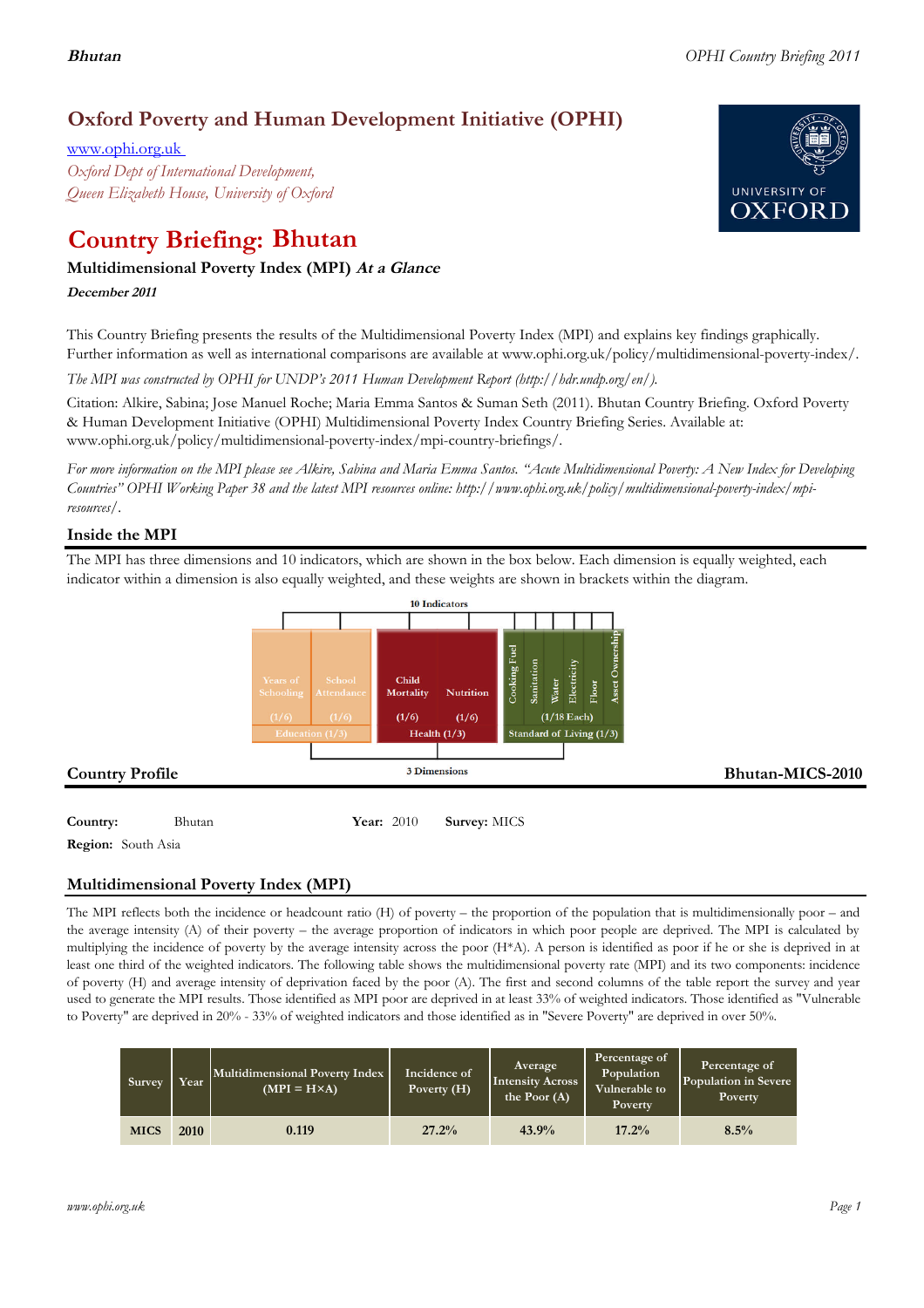# **Comparing the MPI with Other Poverty Measures**

Column chart A compares the poverty rate using the MPI with three other commonly used poverty measures. The height of the first column denotes the percentage of people who are MPI poor (also called the incidence or headcount ratio). The second and third columns denote the percentages of people who are poor according to the \$1.25 a day income poverty line and \$2.00 a day line, respectively. The final column denotes the percentage of people who are poor according to the national income poverty line. The table on the right-hand side reports various descriptive statistics for the country. The statistics shaded in khaki/olive are taken from the year closest to the year of the survey used to calculate the MPI. The year is provided below each column in chart A.



|                 |                         | Summary                                                                                                                                                    |          |  |  |
|-----------------|-------------------------|------------------------------------------------------------------------------------------------------------------------------------------------------------|----------|--|--|
| erty Measures   |                         | 0.119<br>Multidimensional Poverty Index                                                                                                                    |          |  |  |
|                 |                         | Percentage of MPI Poor (H)                                                                                                                                 | 27.2%    |  |  |
| 49.5%           |                         | Average Intensity of Deprivation (A)                                                                                                                       | 43.9%    |  |  |
|                 |                         | Percentage of Income Poor (\$1.25 a day) <sup><math>\ddagger</math></sup>                                                                                  | 26.2%    |  |  |
|                 | 23.2%                   | Percentage of Income Poor (\$2.00 a day) <sup><math>\bar{x}</math></sup>                                                                                   | $49.5\%$ |  |  |
|                 |                         | Percentage of Poor (National Poverty Line) <sup>†</sup>                                                                                                    | 23.2%    |  |  |
|                 |                         | Human Development Index 2011*                                                                                                                              | 0.522    |  |  |
| US\$2 a day     | <b>National Poverty</b> | $HDI$ rank*                                                                                                                                                | 141      |  |  |
| 2003            | Line<br>2007            | $HDI category*$                                                                                                                                            | Medium   |  |  |
| <b>⁄Ieasure</b> |                         | $\pm$ The World Bank (2011). "World Development Indicators." Washington, DC.<br>* UNDP (2011). "Human Development Report", Statistical Table 1 . New York. |          |  |  |

te: For population figures and numbers of MPI poor people, consult the tables on OPHI's te: http://www.ophi.org.uk/policy/multidimensional-poverty-index/

## **Comparing the MPI with Other Poverty Measures**

Column chart B shows the percentage of people who are MPI poor (also called the incidence or headcount) in the 109 developing countries analysed. The column denoting this country is dark, with other countries shown in light grey. The dark dots denote the percentage of people who are income poor according to the \$1.25 a day poverty line in each country. The graph above tells you the year this data comes from. Dots are only shown where the income data available is within three years of the MPI survey year.



**B. Headcounts of MPI Poor and \$1.25/day Poor**



 $\bullet$  Percentage of Income Poor (living on less than \$1.25 a day)

*www.ophi.org.uk Page 2*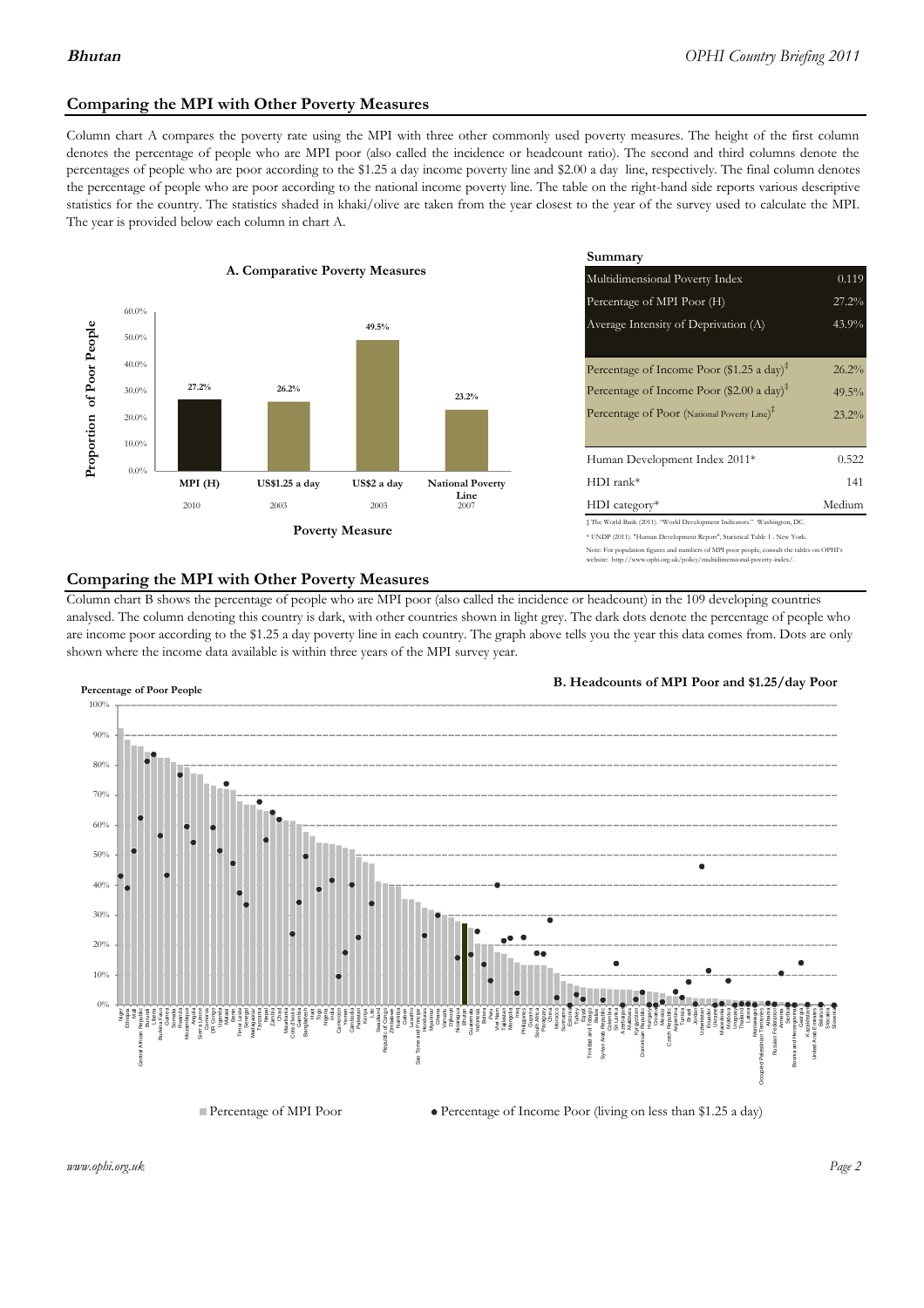### **Incidence of Deprivation in Each of the MPI Indicators**

The MPI uses 10 indicators to measure poverty in three dimensions: education, health and living standards. The bar chart to the left reports the proportion of the population that is poor and deprived in each indicator. We do not include the deprivation of non-poor people. The spider diagram to the right compares the proportions of the population that are poor and deprived across different indicators. At the same time it compares the performance of rural areas and urban areas with that of the national aggregate. Patterns of deprivation may differ in rural and urban areas.







### **Composition of the MPI**

The MPI can be broken down to see directly how much each indicator contributes to multidimensional poverty. The following figure shows the composition of the MPI using a pie chart. Each piece of the pie represents the percentage contribution of each indicator to the overall MPI of the country. The larger the slice of the pie chart, the bigger the weighted contribution of the indicator to overall poverty.